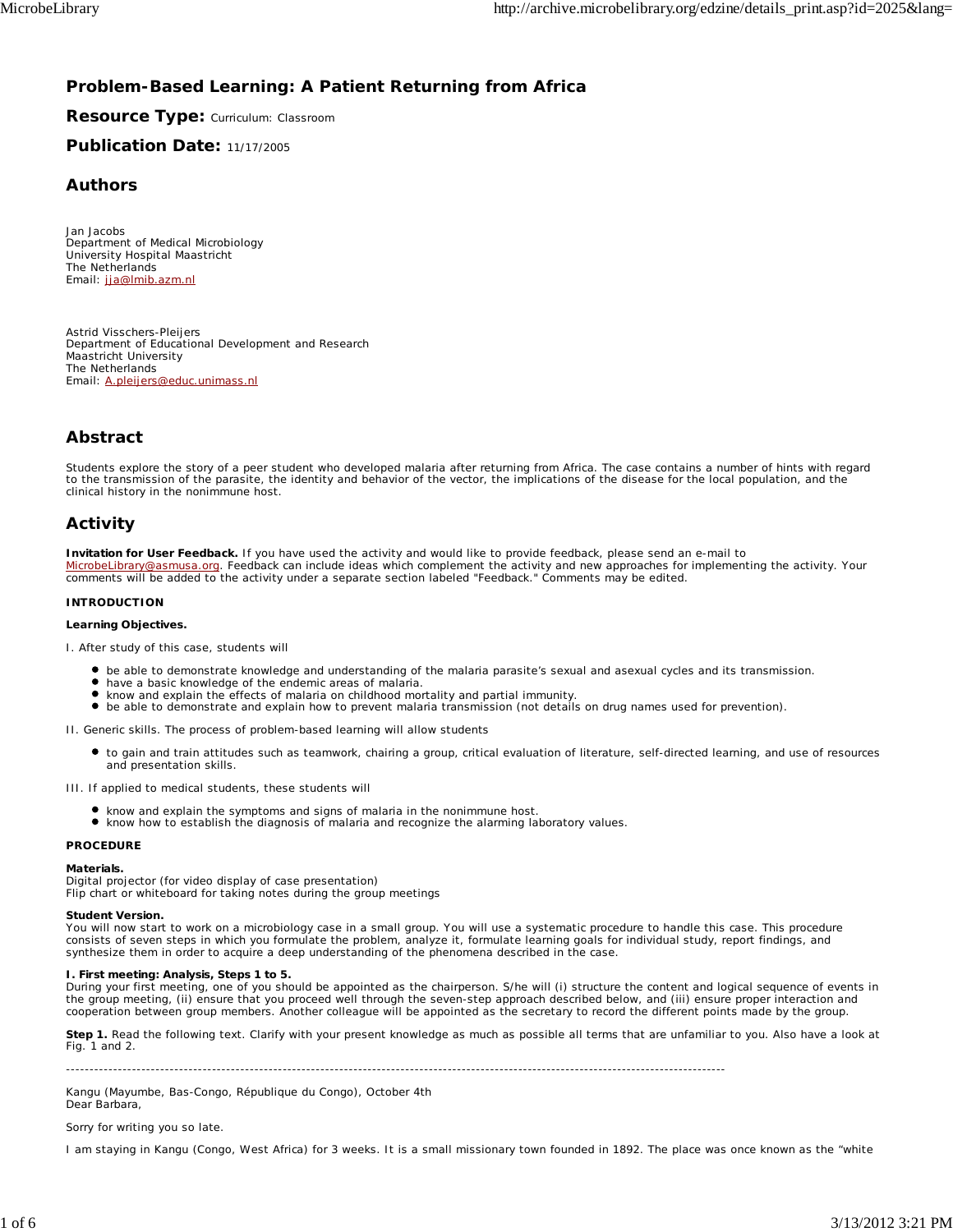man's grave," not only because of its crocodiles and snakes, but also because of lethal malaria.

To prevent malaria, I was told to take some pills. Due to my exams (which I've passed well), I forgot to take them before departure. "No problem," said Jack (the medical student upstairs, you know); he told me the incubation period of malaria extends for more than a week, so time enough to start taking my pills upon arrival.

I spent some marvelous days in Kinshasa. To save money, I left the Hotel California and moved to a room in the suburban area. The owner and his wife were friendly people. They had seven children, two of them had died "because of fever" at the age of 2. They cultivated protein-rich fish in a pond in their garden. My room was nice and clean, with a large bed covered by an impregnated mosquito net. In vain, I tried to sleep under<br>this suffocating bed net for 2 days. The third night I loosened the edges that remove it! Of course, I was clever enough first to confirm the absence of mosquitoes. I did not see any of them on the walls of my little room, and I slept peacefully without being disturbed by any buzzing of mosquitoes.

I visited small markets and shops and tasted local sauces and beverages. I know I shouldn't have done that, because I was punished by a 5-day diarrhea which confined me to my bed....After that, I spent the nights outside with some friendly people and a bottle of Skoll (local beer) discussing politics and football, with Makeba's music coming out of the local cafe. At first, I consistently wore those outdoor clothes with long pants and sleeves as dad had advised me to. But later I felt too much colonially dressed and I decided to change into a more African-style boxer short. Anyway, I bought some incense coils to repel mosquitoes. Again, don't be afraid of malaria, Barbara, as none of my local friends suffered from malaria those weeks.

I'll soon come back home. Don't be shocked when you see me: I have grown a beard. Someone has stolen my dressing-case (with my shaver, my spare spectacles, and my DEET stick in it). Never mind, this beard is looking good on me, and as far as the stick is concerned, I don't care; it smelled awful....

Love Bob Robberts

--------------------------------------------------------------------------------------------------------------------------------------------

Maastricht (The Netherlands), November 20th \*\*Scanned for malicious contents. Get your free e-mail at www.Anopheles.org\*\* Wednesday morning, 4 a.m.

Dear Barbara, Thanks for your e-mail. Back in Maastricht now. Arrived on Friday 4 p.m. Lost my box of pills. Never mind, Africa is over now. I'm not feeling so well. Tired, slight headache. Nauseous, feel like vomiting. Bad climate here. I have been working like a dog. How I wish you were here!

Maastricht, November 22nd, 5 a.m. Mobile phone SMS message

BARB

SPENT ALL NIGHT WITH FEVER. HEADACHE +++. FEEL SLEEPY. THINK I NEED A DOCTOR.

-----------------------------------------------------------------------------------------------------------------------------------------------------------------------------

-----------------------------------------------------------------------------------------------------------------------------------------------------------------------------

Maastricht, November 22nd, 8 a.m. University Hospital Maastricht, Department of Medical Microbiology

patient R.B., age 20 years. Microscopic view of Giemsa-stained thick smear (Fig. 1) and thin smear (Fig. 2).



FIG. 1. Microscopic view of Giemsa-stained thick smear.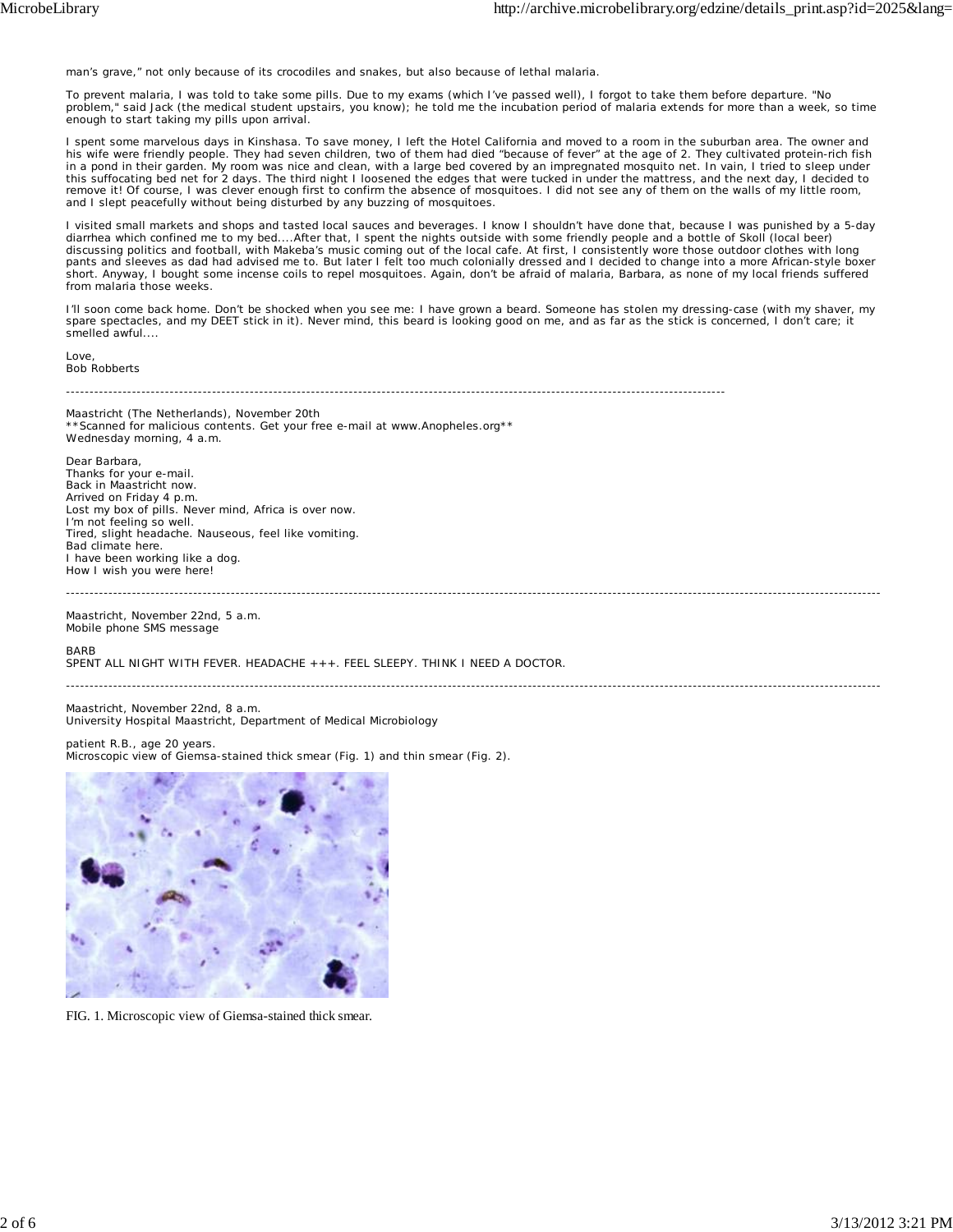

#### FIG. 2. Microscopic view of Giemsa-stained thin smear.

# **Step 2.** List all problems and questions you encountered in this text.

The secretary writes down these problems and questions and numbers them. Next, cluster all related problems and rank them in a logical order which allows you to discuss them one by one.

-----------------------------------------------------------------------------------------------------------------------------------------------------------------------------

**Step 3.** Brainstorming: generate explanations. Discuss one by one the clustered problems. Put together all your present knowledge and possible explanations to clarify the problems. Write these brief explanations down.

### **Step 4.** Arrange the proposed explanations.

Classify the explanations, look for relations between them. Determine the "gaps in knowledge": any knowledge you are lacking or anything that remained unclear to explain the problems extracted from the case.

**Step 5.** Formulate "Learning Goals": define what you are going to look up and study the next days, based on the gaps in knowledge (Step 4). Formulate these learning goals in clear, well-defined, and concrete terms. A useful learning goal contains a keyword that demarcates the content of a certain topic, is formulated concisely, and is unambiguous for all group members (Van den Hurk et al., 1998). For example, "Describe the life cycle of the malaria parasite: state all stages in a human and mosquito, as well as the different durations."

#### **II. Self-study: Study of learning goals**

Step 6. Make a schedule for study, select sources of information on the basis of the learning objectives formulated during the group's first meeting. Ask yourself whether what has been studied is clear, make notes and diagrams, and prepare yourself well for the reporting group meeting. Translate unclear information into concrete questions for your group members and determine whether you are able to report your studied material clearly and briefly.

#### **III. Second meeting: Synthesis by reporting, Step 7.**

Step 7. Present what you have studied to the group briefly and clearly, create links with learning objectives. Quote sources and support your presentation with examples and/or diagrams. Ask questions about unclear information. Test the new knowledge critically and check whether the new knowledge is understood and apply new knowledge to the problem. Finally, evaluate the process of knowledge acquisition (preparation, use of learning materials, depth of discussion...), and the group process (collaboration, interactions, contributions of individual members...). Eventually, give suggestions for improvement of the case to the tutor.

### **Instructor Version.**

I. Problem-based learning and your role as instructor (tutor).<br>In problem-based learning, a group of students defines their own learning goals which cover the "gaps in knowledge" they defined after analysing a problem case during their first meeting. The problem case contains "triggers" to stimulate students in activation of their present knowledge and<br>to guide them in formulating learning objectives. After independent and sel which they report their private findings, discuss the remaining problem, and refine their acquired knowledge. The different steps of the "seven jump" are described in the student's version. Apart from a high retention rate of knowledge, problem-based learning stimulates a number of generic skills and attitudes such as teamwork, self-directed learning, and critical use of study resources.

Your role as tutor (instructor) is to be a facilitator, who scaffolds student learning through modelling and coaching, primarily by using questioning<br>strategies. You can intervene when you notice that the students do not w appropriate learning objectives. When you evaluate the group sessions, provide feedback to the students about the group process you observed and about the individual contributions and the product of the discussion.

As your main task is to promote both the students' learning process and their mutual cooperation, you are the role model of an expert learner rather than a content expert. Nevertheless, you should acquire sufficient biomedical knowledge to understand the learning task and the discussion of the students. The content instructions can guide you. In addition, we advise that you have a content expert available who can be consulted by the students after the group sessions with any questions that remain.

#### **II. The problem's content: malaria**

Obviously, Bob Robberts suffers from serious malaria.

Malaria is a disease caused by a parasite, *Plasmodium*. Four species are recognized in humans: *P. falciparum* (causes tropical malaria, malignant<br>tertian malaria), *P. vivax* and *P. ovale* (benign tertian malaria), and fourth species, *P. vivax*, occurs primarily on the Indian subcontinent, Southeast Asia, and Central and South America. *P. malariae* has a world-wide distribution in malaria-endemic areas.

*Plasmodium* parasites are transmitted by the bite of a female mosquito of the genus *Anopheles*. While feeding on a human host, the mosquito can ingest malaria parasites (gametocytes). The parasites develop in the insect over approximately 14 days (sexual cycle) until the infectious phase of the parasite (sporozoite) migrates to the salivary glands of the mosquito. At the next blood meal, the sporozoites are injected into the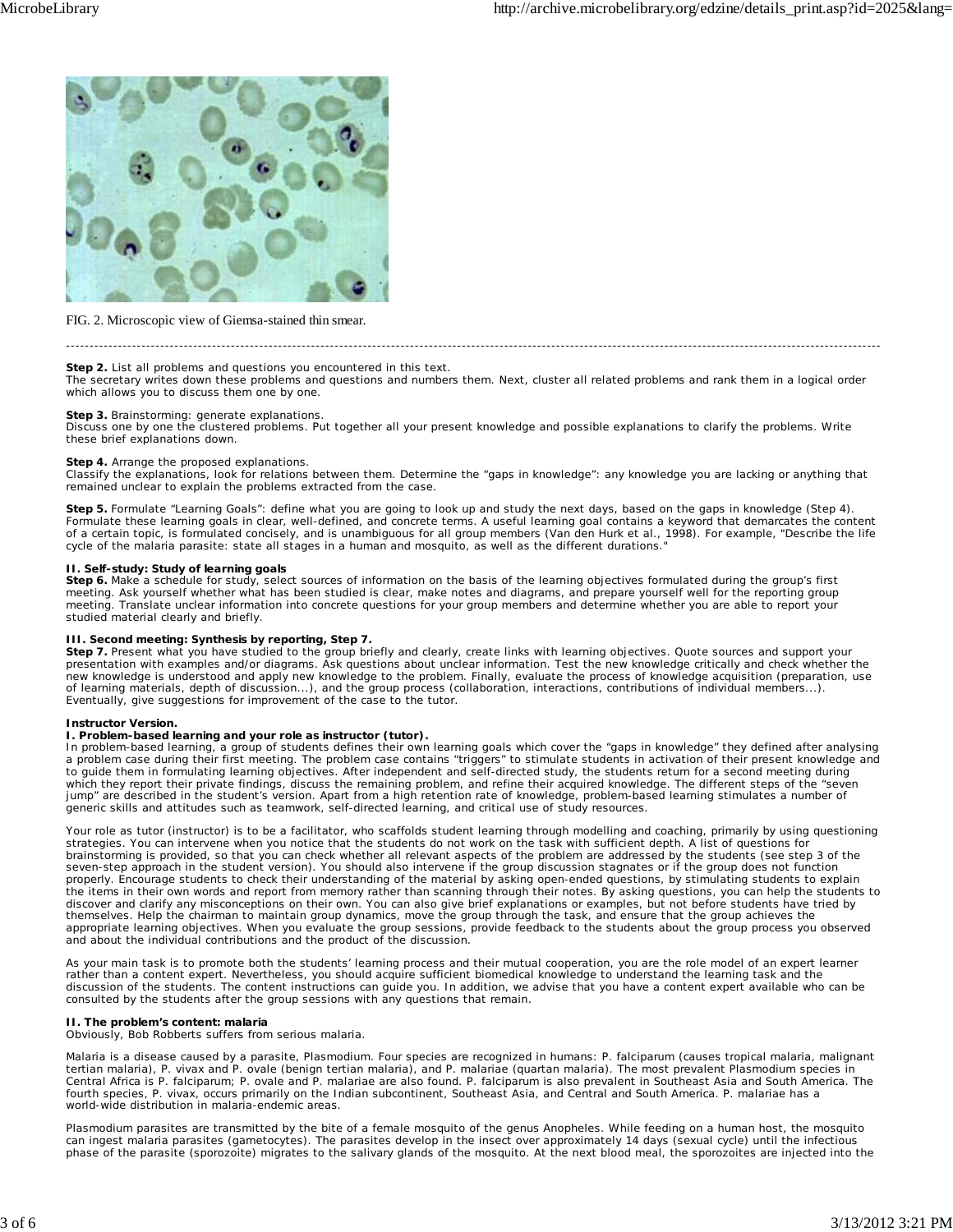human host where they accomplish their asexual cycle. The sporozoites invade the liver and develop into tissue schizonts which produce several thousand merozoites. In *P. vivax* and *P. ovale*, the sporozoites may develop into hypnozoites, which may remain dormant for several months<br>before eventually maturing to tissue schizonts. After this liver phase (or, "extr called recrudescence.

The terms "tertian" and "quartan" refer to the periodicity of fever in the case of malaria: this pattern is related to the duration of the red cell cycle. The malarial paroxysm of fever includes a "cold and chilling stage" and then a "hot stage" coincident with red cell lysis and the release of merozoites, and finally a "sweating" phase with resolution of fever and marked fatigue. This paroxysm occurs each third ("tertian") or fourth<br>("quartan") day (periodicity of 48 and 72 hours, respectively). In the case of synchronized, which means that typical tertian fever patterns are unusual and their absence does not exclude malaria.

*P. falciparum* is the most lethal malaria parasite. Its incubation period approximates 14 days (depending on the parasite load, related to the number of mosquito bites), and part of its lethality is due to cerebral involvement (reason why Bob feels sleepy is coma!). Other complications of<br>*P. falciparum* malaria include anemia (due to hemolysis), acute renal fail

*P. falciparum* is prevalent in tropical countries, and as a result of continuous contact with the parasite, the local population has gained partial immunity against malaria (none of Bob's local friends suffered from malaria those weeks), at the cost of a high mortality rate in their children<br>younger than 5 years old (two out of seven children of the guest family died

The mosquito hides itself during the day (reason why Bob did not see any mosquitos in his room) and bites between dusk and dawn. Unlike the Culex mosquito, Anopheles does not buzz (reason why Bob slept peacefully). It was obviously a mistake to loosen the edges of the mosquito<br>net, but under tightly fitted cotton nets the temperature is higher than outside. Po especially in shallow areas. Insect coils are not very effective. Insecticide-treated bed nets are effective in protecting the population in endemic areas.

The diagnosis of malaria can be made by examination of a stained smear of peripheral blood. A thin smear is one cell layer thick and allows the<br>examination of the parasitized red blood cells in sufficient detail to determi blood cells parasitized can be counted; they are expressed as a percentage, which is important in guiding therapy. A thick smear (thick film), which is many cells thick, can detect a low parasitemia that may be undetectable in the thin smear. If initial films are negative but malaria remains a possible diagnosis, then repeat films should be taken. Parasitemias are limited in *P. vivax* and *P. ovale* (maximal ~4%) because these species only infect young red blood cells, and in *P. malariae* (~1%) because the species only infects old red blood cells. In *P. falciparum* malaria,<br>parasitemia exceeding 5% as well as the presence of schizonts are alar not indicate therapy failure.



FIG. 1. Giemsa-stained thick smear, oil immersion field. Four leukocytes can be seen, as well as two gametocytes (banana-shaped organisms) and numerous trophozoites (ring forms). The gametocytes have the typical *P. falciparum* shape.



FIG. 2. Giemsa-stained thin smear, oil immersion field. Numerous red blood cells are parasitized with trophozoites (ring forms), with the occurrence of two and three trophozoites in a single red blood cell, typical of *P. falciparum*. Approximately 25% of the red blood cells are parasitized, or the parasitemia is 25%. The high parasitemia and the absence of mature forms of the parasite point to *P. falciparum* as the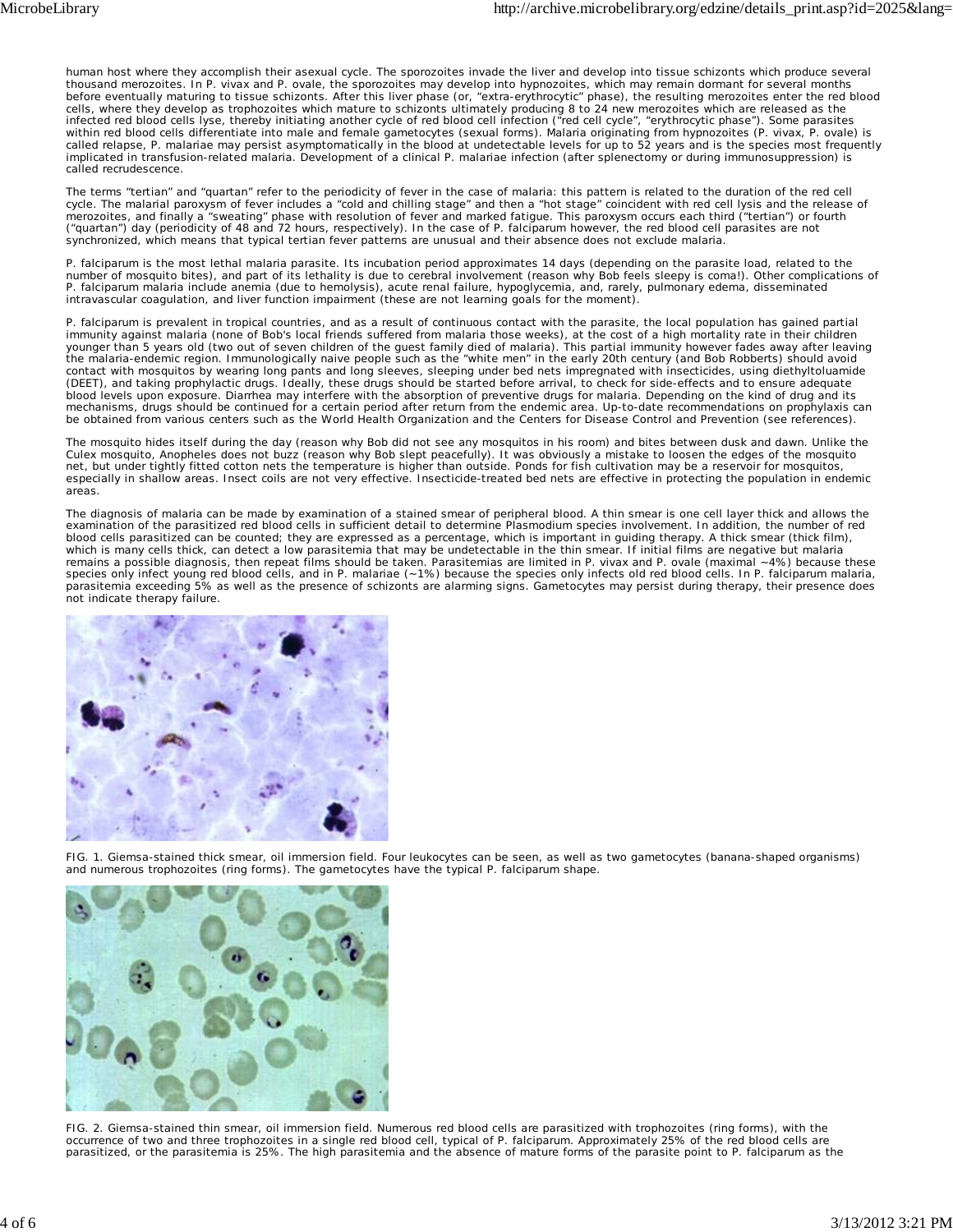#### involved species.

It may advisable to read through the case after the students have reported their findings to ensure that all details have been covered. References suitable as background for instructors and/or supplemental material for students may include standard textbooks on infectious diseases. In addition, we selected some additional references, of which the articles by Wyler (8) (although old) and Suh and coworkers (7) are<br>very accessible and appropriate to meet the present learning goals. The referen the epidemiology and prophylactic measures (see Possible Modifications). Preferably, these references are handed out after the second meeting, to allow students to consult different sources, which favors discussion.

To help you, we have provided the Questions for Brainstorming and the Learning Goals (see I).

#### **Questions for Brainstorming**

- What is the incubation period of malaria? Did Jack mention the correct period?
- Why did the malaria pills (prophylaxis) have to be started before a visit to malaria-endemic regions?
- What is meant by an impregnated bed net?
- What does the pond have to do with the situation?
- Why did Bob sleep well after removing his bed net?
- Does diarrhea have something to do with malaria?
- Why should you wear long pants and sleeves during a tropical night? How effective are incense coils as an insect repellent?
- Why did none of Bob's local friends suffer from malaria?
- How does the DEET stick work, if it works at all?
- Is it wise not to continue the mefloquine prophylaxis?
- $\bullet$
- What is happening on November 20th? Why does Bob feel sleepy?  $\bullet$
- Describe what you see on the microscopic slides. What is a thick prep? a thin prep?
- $\bullet$ Do you know the Anopheles site? Is it a company?

#### **Learning Goals**

I. After study of this case, students will

- be able to demonstrate knowledge and understanding of the malaria parasite's sexual and asexual cycles and its transmission.
- have a basic knowledge of the endemic areas of malaria.
- know and explain the effects of malaria on childhood mortality and partial immunity.
- be able to demonstrate and explain how to prevent malaria transmission (not details on drug names used for prevention).

II. Generic skills. The process of problem-based learning will allow students

to gain and train attitudes such as teamwork, chairing a group, critical evaluation of literature, self-directed learning, and use of resources and presentation skills.

III. If applied to medical students, these students will

- 
- know and explain the symptoms and signs of malaria in the nonimmune host. know how to establish the diagnosis of malaria and recognize the alarming laboratory values.

#### **Safety Issues.** Not applicable.

#### **ASSESSMENT and OUTCOMES**

#### **Suggestions for Assessment.**

Multiple-choice questions on the subject

- 1.
	-
	- A thick smear and a thin smear are both used for the microscopic diagnosis of malaria.<br>One of the following statements is correct:<br>a. Gametocytes of *P. falciparum* can only be identified in thick smears, not in thin smear
	-
	- c. A thick smear is more suitable to identify a species than a thin smear.
- 2. A 48-year-old, previously healthy agricultural engineer worked in Central Africa for 2 months. She has not been to any tropical country for 3 years. She presents with symptoms of a malaria paroxysm. One of the following species is the most likely cause:
	- a. *Plasmodium falciparum*
	- b. *Plasmodium ovale*
	- c. *Plasmodium vivax*
- A 38-year-old, previously healthy tourist returned from India 3 weeks ago. He presents with complaints of attacks of headache and fever. 3. The attacks started last week. The patient has no fever at the moment. Blood test is negative for malaria. Based on this result, the correct strategy is to:
	- a. advise the patient to come back to repeat the blood test when the fever peaks again.
	- b. start antimalarial therapy now, because of suspected malaria.
	- c. tell the patient to come back in 8 hours to repeat the blood test.
- A 75-year-old missionary worked in Central Africa (Congo) for 40 years. He is retired and has been living in The Netherlands (Europe) for 4. 10 years and did not return to the malaria-endemic regions during this period. He presents with complaints of attacks of headache and fever. The diagnosis of malaria is made. One of the following species is the most likely cause:
	- a. *Plasmodium falciparum*
	- b. *Plasmodium vivax*
	- c. *Plasmodium malariae*
- 5. A 40-year-old patient comes for a follow-up consultation 1 week after antimalarial therapy for *Plasmodium falciparum* infection was stopped. The results of the blood test include: *Plasmodium falciparum* and gametocytes. Which decision is now correct? a. continue antimalarial therapy
	- b. start treatment of the liver-stage parasites (hypnozoites)
	- c. no change of policy